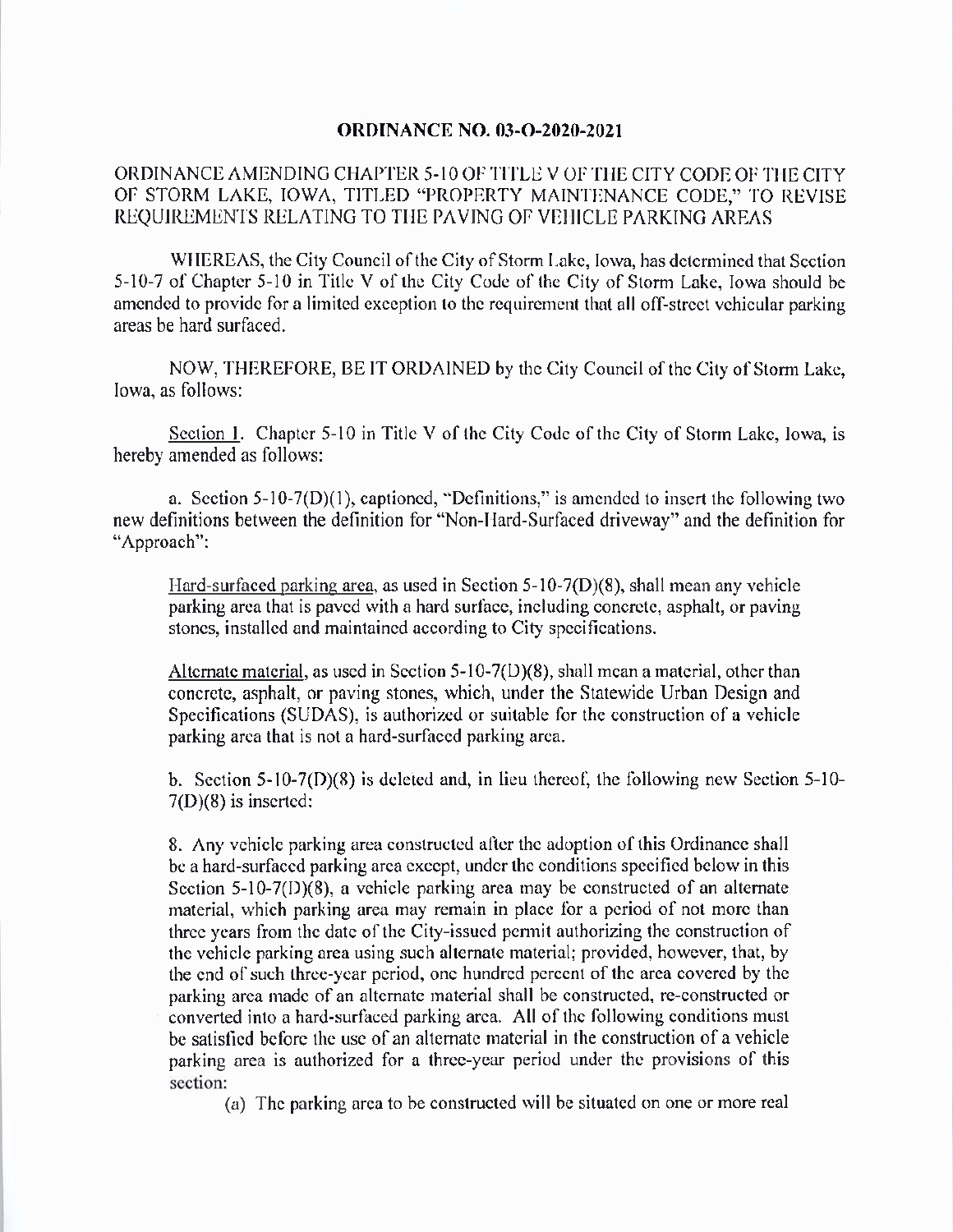estate lots located in a Community Commercial Zoning District;

b) The parking area will serve a business operated in a building situated on the same real estate lot or on an abutting real estate lot or lots;

c) If the parking area is to be constructed on one or more real estate lots abutting the real estate lot or lots on which the building housing the business is situated, the abutting real estate lots on which the building housing the business is situated and on which the parking area is to be constructed are under common ownership and the owner, for himself, herself, or itself, and for the owner's successors in interest, agrees in an instrument approved by the Enforcement Officer and filed of record in the Buena Vista County, Iowa Recorder's office that such abutting real estate lots will remain under common ownership in perpetuity and will only be transferred together, as if the real estate lots comprised but one real estate lot, unless and until the City agrees otherwise in a written instrument recorded in the office of the Buena Vista County, Iowa Recorder;

d) Each building housing such business is a nonconforming structure that nonetheless is permitted to exist under the City of Storm Lake's zoning code;

e) The use of such building or buildings must be a conforming retail use under the City of Storm Lake's zoning code;

f) The business is not required by the City' s zoning code to have off-street parking but off-street parking needs to be constructed for the convenience of the patrons of such business, the safety of the public, or both;

g) The puking area design satisfies the requirements of the Americans with Disabilities Act and the post-construction storm water provisions of the City Code;

h) The construction of the parking area is authorized by the issuance of a permit as provided herein.

As used in the above -listed conditions, the term "business" includes any authorized retail use.

The failure of the owner of the real estate lot or lots who applies for the permit required in this Section  $5-10-7(1)(8)$  or any subsequent owner of such real estate lot or lots to timely complete construction of the hard-surfaced parking area as required in this Section  $5-10-7(D)(8)$ , after the construction or partial construction of a parking area using an alternate material on such real estate lot or lots, shall constitute a municipal infraction punishable by a civil penalty of \$250.00. Each day that construction of the hard-surfaced parking area is not completed after the three-year period specified above shall constitute a separate and distinct infraction. The provision of Section  $5-10-8(A)$ , the abatement provisions contained in the second sentence of Section 5-10-8(B), captioned "INSPECTIONS, the provisions of Section 5-10-8 Paragraphs (C), captioned "VOLUNTARY ABATEMENT," (D), captioned "EMERGENCY CONDITION," (E), captioned "REPEAT OFFENSE," (F), captioned "NOTICE," (G), captioned "ABATEMENT REMEDIES AND PENALTIES, and (H), captioned "EMERGENCY ABATEMENT PROCEDURE," and the powers of the Property Maintenance Appeal Board enumerated in subparagraphs 2 and 3 of Section 5-10-8 Paragraph I,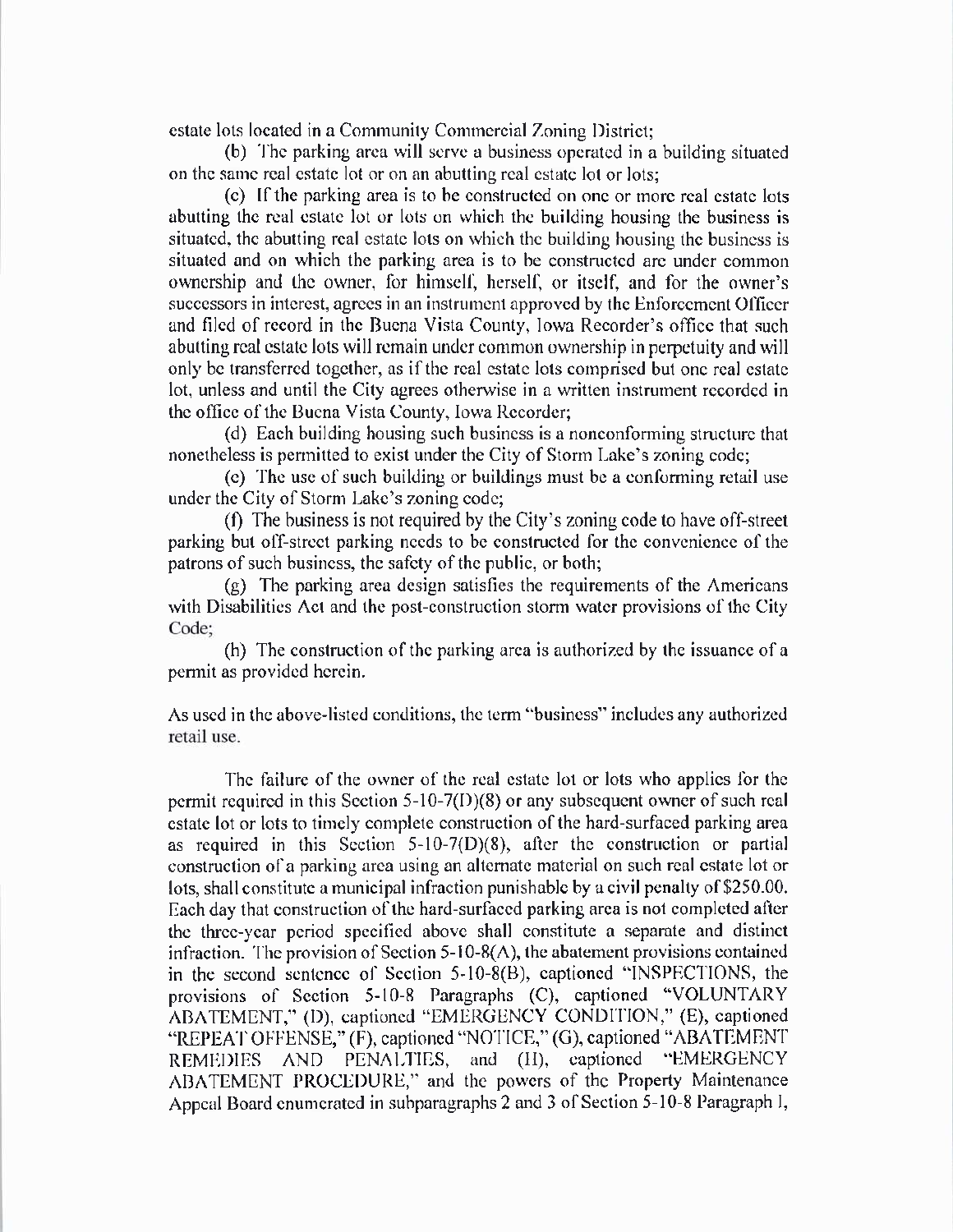captioned " APPEAL," shall not apply to municipal infractions arising under this Section  $5-10-7(D)(8)$ . The Enforcement Officer shall file a notice, in affidavit form, in the Buena Vista County, Iowa Recorder's office before the transfer of a real estate lot or lots on which a parking area is constructed or partially constructed using an alternate material pursuant to this Section 5-10-7(D)(8), which notice shall set forth:

aa) The legal description of such real estate lot or lots;

(bb) The fact that Section  $5-10-7(D)(8)$  of the Storm Lake City Code requires the construction of a hard -surfaced parking area in compliance with the City's design standards and specifications on such real estate lot by a date to be specified in the affidavit, which date shall be three years from the date of the Cityissued permit for the construction of the parking area using an alternate material;

cc) The fact that any owner of such real estate lot is subject to the requirement to complete the construction of the hard-surfaced parking area if it has not been completed by a prior owner;

(dd) The fact that failure to timely complete the construction of the hardsurfaced parking area is a municipal infraction punishable by a civil penalty of \$250.00 for each infraction and that each day that such construction is not completed after the three-year period specified in the affidavit shall constitute a separate and distinct infraction;

(ee) The fact that the affidavit is made pursuant to Section  $5-10-7(1)(8)$  of the City Code of the City of Storm Lake, Iowa.

ff) The name and title of the Enforcement Officer making the affidavit.

Upon a determination by the Enforcement Officer that the hard -surfaced parking area has been completed, the Enforcement Officer shall file an affidavit with the Buena Vista County Recorder describing the real estate upon which the hard -surfaced parking area was constructed, referencing the Notice described above to which the affidavit relates by the date of the recording of the Notice and the document number of the Notice assigned by the Recorder, setting forth the fact that the hard -surfaced parking area was completed and the date of such completion.

Before beginning construction of a parking area pursuant to the provisions of this Section  $5-10-7(D)(8)$ , the owner of a real estate lot or lots desiring to construct a parking area thereon using an alternate material shall apply to the City of Storm Lake in writing on a City -approved form for a permit to do so. The application shall be submitted to the City Clerk. The application shall include a description of the design of the parking area using an alternate material and a description of the design of the hard-surfaced parking area that will be developed within the three-year period specified herein, as well as such other information the City deems relevant to the City' s determination whether or not to issue the permit. The Enforcement Officer shall issue a permit if the City determines that the conditions specified in subparagraphs (a) through (g) of this Section  $5-10-7(D)(8)$ are satisfied.

Section 2. All ordinances or parts of ordinances in conflict with the provisions of this